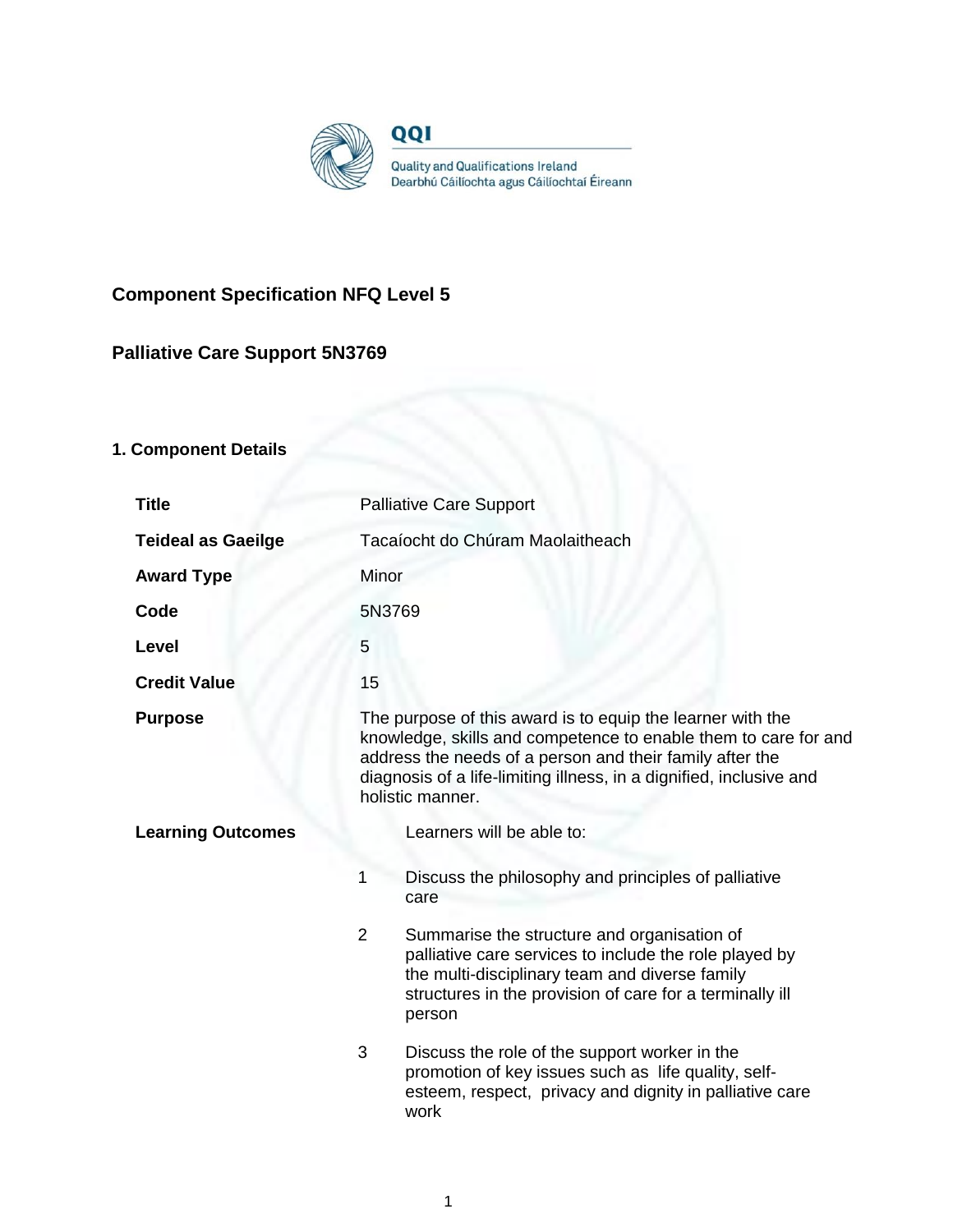- 4 Explore different attitudes to death and dying to include an understanding of individual patterns of grief, bereavement and loss
- 5 Employ a range of communication strategies and processes which are central to the work in palliative care
- 6 Apply a person-centered approach to caring for a person in the last days of their life to include the provision of supportive and holistic care promoting safety, dignity, respect and comfort
- 7 Respond appropriately to the needs of the person who is confused in the last days of life
- 8 Work effectively and with great sensitivity in relation to the dying person and their significant others in a palliative care setting
- 9 Use the range of skills required from a palliative support worker in relation to end of life care.

## **Assessment**

**General Information** All assessment should be planned in accordance with the programme assessment strategy developed as part of the programme submission for validation. See **Policies and Criteria for Validation of Programmes.** Assessment should be undertaken consistently and reflect current assessment guidelines. See [www.qqi.ie.](http://www.qqi.ie/) 

> All FET assessment is criterion referenced. Successful achievement of the award is based on learners attaining the required standards of knowledge, skill or competence consistent with the **minimum intended programme learning outcomes**.

The techniques set out below are considered the optimum approach to assessment for this component. In exceptional circumstances providers may identify alternative assessment techniques through the provider's application for programme validation which are reliable and valid but which are more appropriate to their context.

Assessment of a number of components may be integrated across programmes for delivery, provided that the learning outcomes of each minor award are assessed.

Group or team work may form part of the assessment, provided each learner's achievement is separately assessed.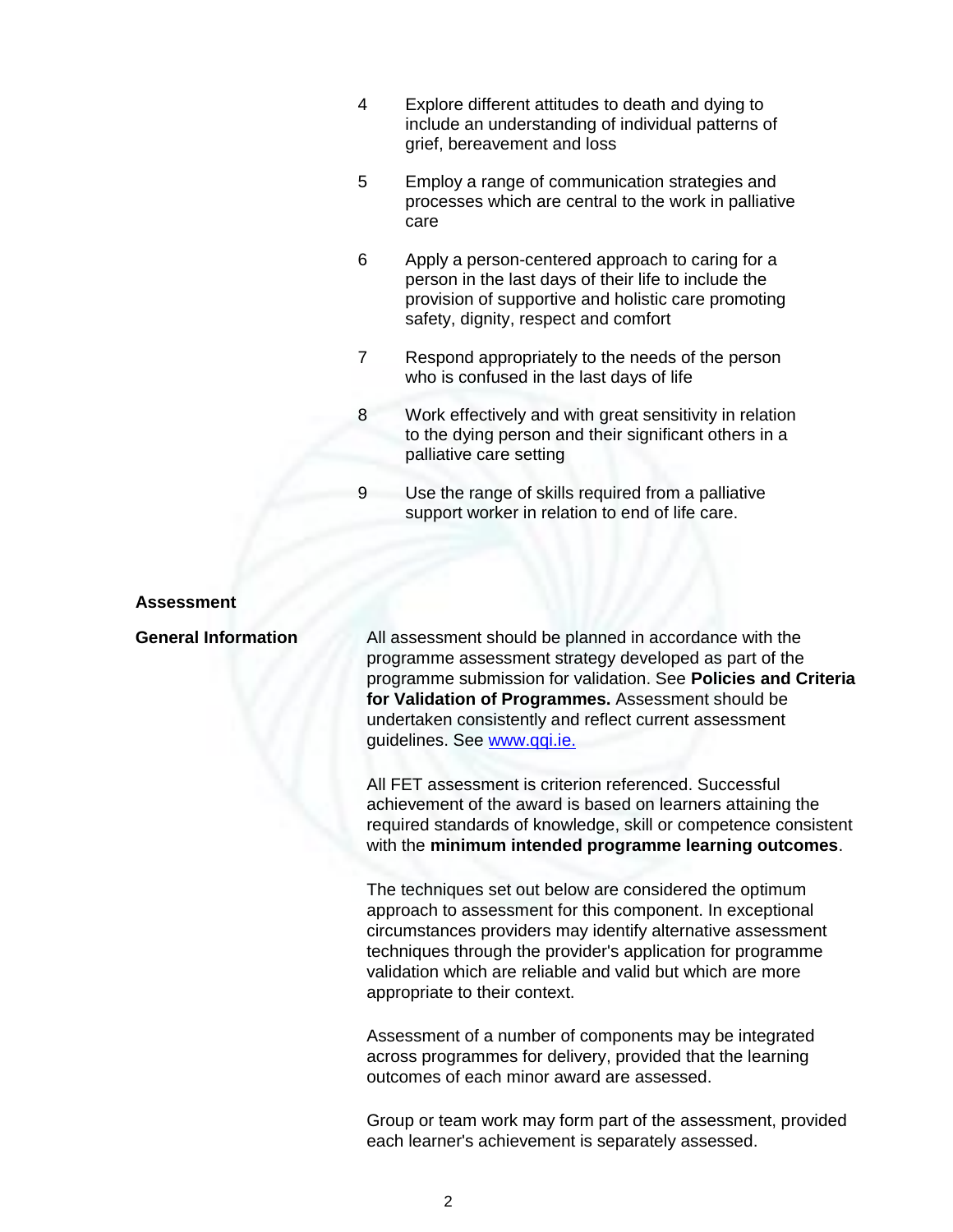|                              | www.qqi.ie.                                                                                                                                                                                                                                                   | All providers are required to submit an assessment plan as part<br>of their application for programme validation. Assessment Plans<br>will include information relating to scheduling and integration of<br>assessment. See current FET validation guidelines at |  |
|------------------------------|---------------------------------------------------------------------------------------------------------------------------------------------------------------------------------------------------------------------------------------------------------------|------------------------------------------------------------------------------------------------------------------------------------------------------------------------------------------------------------------------------------------------------------------|--|
| <b>Assessment Techniques</b> | below.                                                                                                                                                                                                                                                        | In order to demonstrate that they have reached the standards of<br>knowledge, skill and competence identified in all the learning<br>outcomes, learners are required to complete the assessment(s)                                                               |  |
|                              | The assessor is responsible for devising assessment<br>instruments (e.g. project and assignment briefs, examination<br>papers), assessment criteria and mark sheets, consistent with<br>the techniques identified below and QQI's assessment<br>requirements. |                                                                                                                                                                                                                                                                  |  |
|                              | the validated programme.                                                                                                                                                                                                                                      | Programme validation will require providers to map each learning<br>outcome to its associated assessment technique. All learning<br>outcomes must be assessed and achieved in accordance with<br>the minimum intended module learning outcomes set out in        |  |
|                              | <b>Learner Record</b>                                                                                                                                                                                                                                         | 70%                                                                                                                                                                                                                                                              |  |
|                              | Assignment                                                                                                                                                                                                                                                    | 30%                                                                                                                                                                                                                                                              |  |
| <b>Description</b>           |                                                                                                                                                                                                                                                               |                                                                                                                                                                                                                                                                  |  |
|                              | <b>Learner Record</b>                                                                                                                                                                                                                                         |                                                                                                                                                                                                                                                                  |  |
|                              | A learner record is the learner's self-reported and self-reflective record<br>in which he/she describes specific learning experiences, activities,<br>responses and skills acquired.                                                                          |                                                                                                                                                                                                                                                                  |  |
|                              |                                                                                                                                                                                                                                                               |                                                                                                                                                                                                                                                                  |  |
|                              | <b>Assignment</b>                                                                                                                                                                                                                                             |                                                                                                                                                                                                                                                                  |  |
|                              | An assignment is an exercise carried out in response to a brief with<br>specific guidelines as to what should be included. An assignment is<br>usually of short duration and may be carried out over a specified period<br>of time.                           |                                                                                                                                                                                                                                                                  |  |

**Recognition of Prior Learning (RPL)**

To support the development and implementation of RPL with regard to access, granting credit/exemptions and achievement of awards/parts of awards, providers should refer to **QQI's Statutory Guidelines for Quality Assurance,** the **Policies and Criteria for Validation of Programmes** and the **Principles and**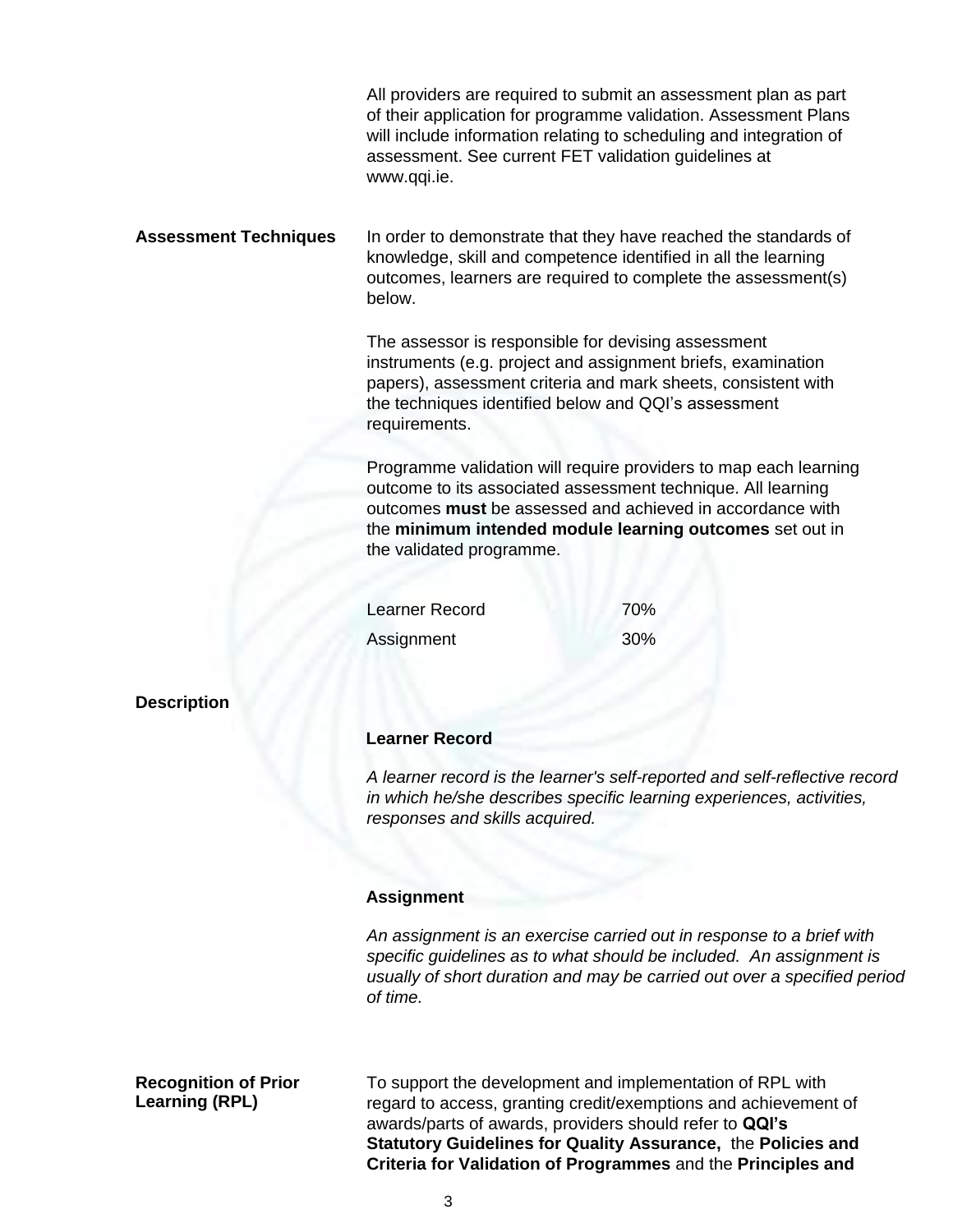**Operational Guidelines for the Recognition of Prior Learning in Further and Higher Education and Training** available at [www.qqi.ie](http://www.qqi.ie/)

| Grading                                           | Pass<br>Merit<br><b>Distinction</b>                                                                                                                                                                                                                                                                                               | $50\% - 64\%$<br>$65\% - 79\%$<br>$80\% - 100\%$ |  |
|---------------------------------------------------|-----------------------------------------------------------------------------------------------------------------------------------------------------------------------------------------------------------------------------------------------------------------------------------------------------------------------------------|--------------------------------------------------|--|
| <b>Specific Validation</b><br><b>Requirements</b> | There are no specific validation requirements.                                                                                                                                                                                                                                                                                    |                                                  |  |
| <b>Supporting</b><br><b>Documentation</b>         | None                                                                                                                                                                                                                                                                                                                              |                                                  |  |
| <b>Access</b>                                     | To access programmes leading to this award the learner should<br>have reached the standards of knowledge, skill and competence<br>associated with the preceding level of the National Framework of<br>Qualifications. This may have been achieved through a formal<br>qualification or through relevant life and work experience. |                                                  |  |
| <b>Transfer</b>                                   | Successful completion of this component award enables the<br>learner to transfer to programmes leading to other certificates<br>where this component is a mandatory or an elective requirement.                                                                                                                                   |                                                  |  |

# **2. FET Award Standards**

QQI award standards are determined within the National Framework of Qualifications (NFQ), [http://www.nfq-qqi.com.](http://www.nfq-qqi.com/) QQI determines standards for the education and training awards that it makes itself and that are made by providers to whom it has delegated authority to make an award. Providers offering programmes leading to QQI awards **must** have their programme(s) validated in accordance with current validation policy (see [www.qqi.ie\)](http://www.qqi.ie/).

Award standards are designed to be consistent with the NFQ's award classes i.e. major, special purpose, supplemental and minor awards. They are expressed in terms of **learning outcomes**  i.e. concise statements of what the learner is expected to know or be able to do in order to achieve a particular award. Learning outcomes for FET awards are contained within the associated specifications:

| <b>AWARD CLASS</b>     | <b>STANDARDS</b>                      | <b>AWARDS</b>                                                 |
|------------------------|---------------------------------------|---------------------------------------------------------------|
| <b>Major Award</b>     | <b>Certificate Specification</b>      | Certificate (Levels 1 to 5)<br>Advanced Certificate (Level 6) |
| Supplemental Award     | Supplemental Specification            | <b>Supplemental Certificate</b><br>(Level 3 to 6)             |
| <b>Special Purpose</b> | <b>Specific Purpose Specification</b> | <b>Specific Purpose Certificate</b><br>(Levels 3 to 6)        |
| <b>Minor Award</b>     | <b>Component Specification</b>        | <b>Component Certificate</b><br>(Levels 1 to 6)               |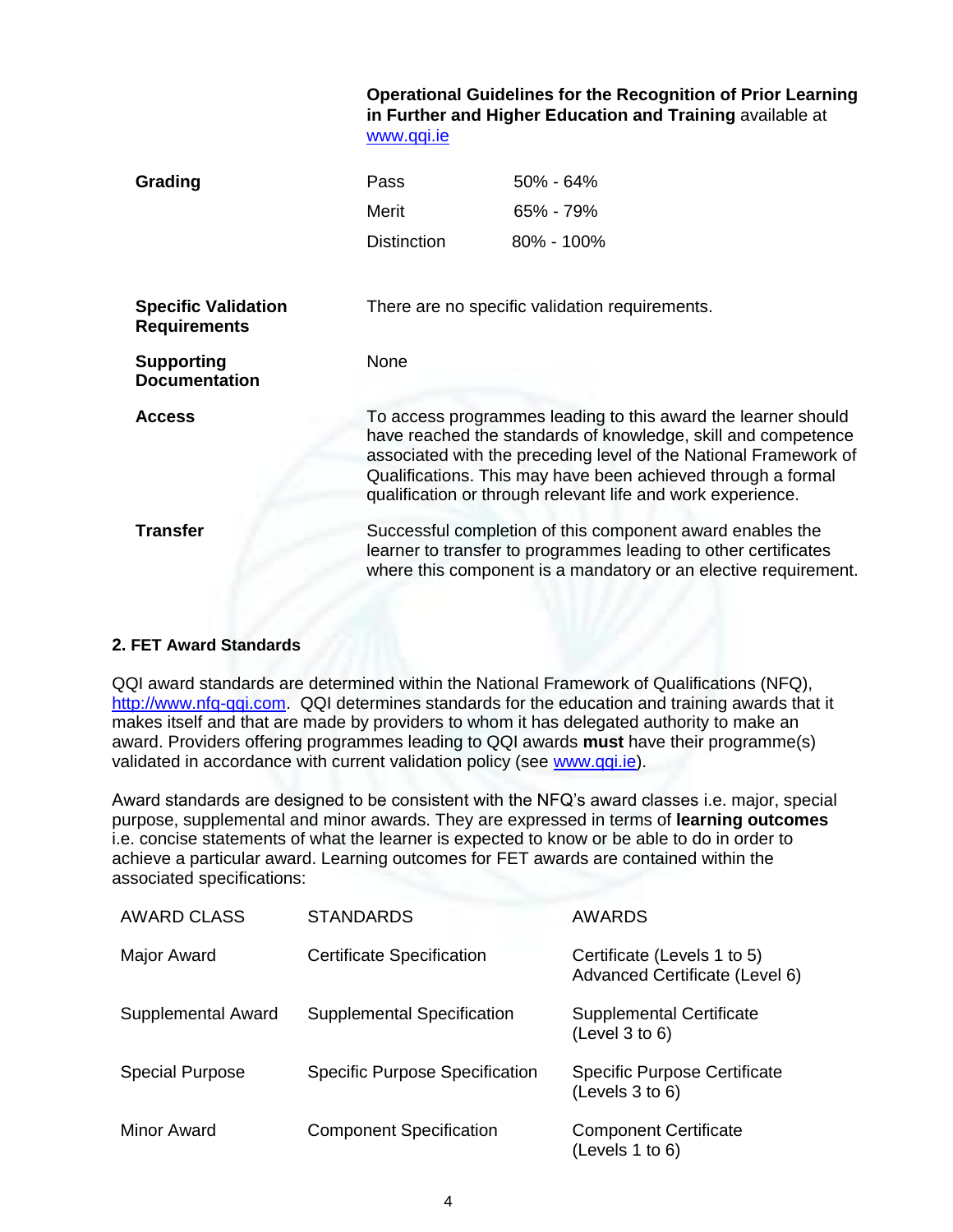Award standards are thresholds, they describe standards of knowledge, skill or competence to be acquired, and where appropriate, demonstrated, by a learner before an award may be made.

Award standards will be reviewed from time to time as necessary. Minor changes may be made by the QQI executive outside the review cycle where necessary. Changes to standards are published on QQI's website. Providers with validated programmes and providers with delegated authority to make awards are responsible for monitoring relevant standards and making necessary responses to changes.

## **3. FET Credit**

Every FET certificate and component specification includes an FET credit value (Table 1). FET credit is quantified in multiples of 5 FET credits (up to 50 hours of learner effort). Learner effort is based on the time taken by typical learners at the level of the award to achieve the learning outcomes for the award. It includes all learning time involved including: guided learning hours, self-directed learning and assessment.

## **Table 1: FET Credit Values**

| <b>NFQ</b><br>Level | <b>Major Awards</b><br><b>Credit Values</b> | <b>Default Credit</b><br><b>Values Minor</b><br>Awards | <b>Other Permitted</b><br><b>Minor Award</b><br><b>Credit Values</b> | Special Purpose and<br><b>Supplemental Award</b><br><b>Credit Value Ranges</b> |
|---------------------|---------------------------------------------|--------------------------------------------------------|----------------------------------------------------------------------|--------------------------------------------------------------------------------|
|                     | 20                                          | 5                                                      | 10                                                                   |                                                                                |
| $\overline{2}$      | 30                                          | 5                                                      | 10                                                                   |                                                                                |
| 3                   | 60                                          | 10                                                     | 5,20                                                                 | $>5$ and $< 60$                                                                |
| $\overline{4}$      | 90                                          | 10                                                     | 5,15,20                                                              | $>5$ and $<$ 90                                                                |
| 5                   | 120                                         | 15                                                     | 5,10,30                                                              | $>5$ and $<120$                                                                |
| 6                   | 120                                         | 15                                                     | 5,10,30                                                              | $>5$ and $<120$                                                                |

## **Guide to Level**

Learning outcomes at this level include a broad range of skills that require some theoretical understanding. The outcomes may relate to engaging in a specific activity, with the capacity to use the instruments and techniques relating to an occupation. They are associated with work being undertaken independently, subject to general direction.

| <b>Strand</b>              | <b>Sub-strand</b> | <b>Nature of learning</b>                                                                                                                                                               |
|----------------------------|-------------------|-----------------------------------------------------------------------------------------------------------------------------------------------------------------------------------------|
| Knowledge                  | <b>Breadth</b>    | Broad range of knowledge                                                                                                                                                                |
|                            | Kind              | Some theoretical concepts and abstract thinking, with<br>significant depth in some areas.                                                                                               |
|                            |                   | Some underpinning theory                                                                                                                                                                |
| Know How &<br><b>Skill</b> | Range             | Demonstrate a broad range of specialised skills and tools                                                                                                                               |
|                            | Selectivity       | Evaluate and use information to plan and develop investigative<br>strategies and to determine solutions to varied unfamiliar<br>problems                                                |
| Competence                 | Context           | Act in a range of varied and specific contexts, taking<br>responsibility for the nature and quality of outputs; identify and<br>apply skill and knowledge to a wide variety of contexts |